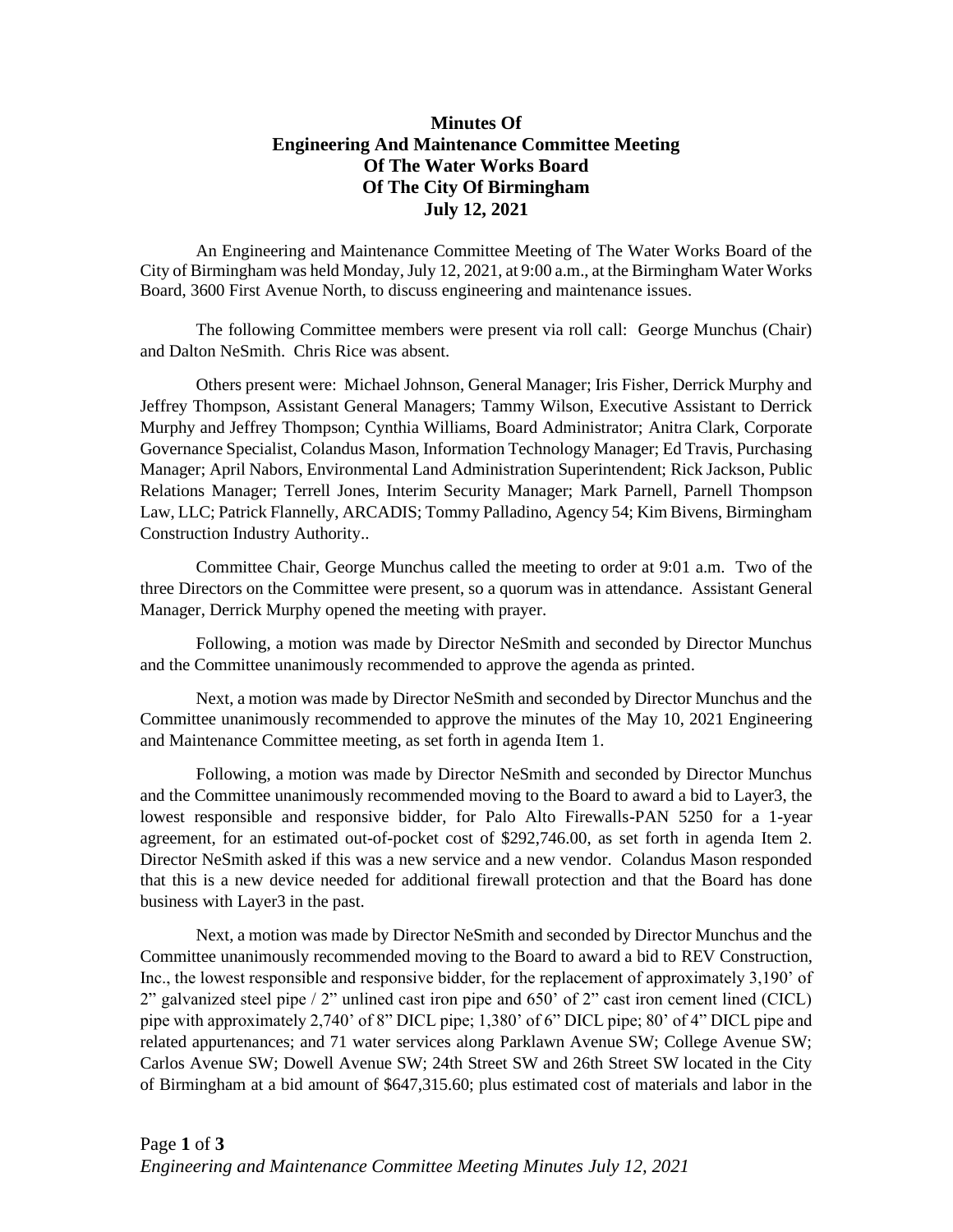amount of \$289,251.85; for an estimated out-of-pocket cost of \$936,567.45, as set forth in agenda Item 3.

Following a motion was made by Director NeSmith and seconded by Director Munchus and the Committee unanimously recommended moving to the Board to award bid to Gillespie Construction, LLC, the lowest responsible and responsive bidder, for the replacement of approximately 5,090' of 2" galvanized steel pipe  $/2$ " unlined cast iron pipe and 2,950' of 2" cast iron cement lined (CICL) pipe with approximately 4,730' of 6" DICL pipe; 1,870' of 4" DICL pipe and related appurtenances; and 125 water services along Boise Avenue SW; Beulah Avenue SW; Steiner Avenue SW; 35th Street SW; 65th Street Ensley; 66th Street Ensley; 67th Street Ensley; Court "N" Ensley and Avenue "O" Ensley located in the City of Birmingham at a bid amount of \$1,112,045.10; plus estimated cost of materials and labor in the amount of \$441,034.36; for an estimated out-of-pocket cost of \$1,553,079.46, as set forth in agenda Item 4.

Next, a motion was made by Director NeSmith and seconded by Director Munchus and the Committee unanimously recommended moving to the Board to approve a one-time purchase with Thompson CAT, for a new Caterpillar 299D3XE Track Loader, for an estimated out-of- pocket cost of \$97,456.00, as set forth in agenda Item 5. AGM Murphy stated the piece of equipment would be used in Raw Water operations.

Following, a motion was made by Director NeSmith and seconded by Director Munchus and the Committee unanimously recommended moving to the Board to approve a Scope of Service with AECOM Technical Services, Inc., for design and inspection of rehabilitation and storm water improvements on Inland Lake Road, for an estimated out-of-pocket cost of \$134,936.00, as set forth in agenda Item 6. April Nabors referred to a diagram of Inland Lake Road and explained the need for the improvements.

Next, a motion was made by Director NeSmith and seconded by Director Munchus and the Committee unanimously recommended moving to the Board to approve to purchase the structures and improvements per the Recreational Site Agreement held by Keith Russell on Lot 15A at Inland Lake, for a sales price of \$300,000.00, as set forth in agenda Item 7.

Following, April Nabors presented information for the Jefferson County Board of Education on an opportunity to partner with them, along with others, on an Internet Initiative Program that would help provide internet access to six local schools in Jefferson County. The cost would be less than \$10.00 per month and the equipment would be installed on the railing of the BWWB Clay Palmerdale water tank. Director Munchus asked if the Board's legal team had been involved. April Nabors responded that Board attorneys were involved. A motion was made by Director NeSmith and seconded by Director Munchus and the Committee unanimously recommended to send the item to the Board.

As there was no further business before the Committees, a motion was made by Director NeSmith and seconded by Director Munchus and the Committee adjourned at 9:27 a.m.